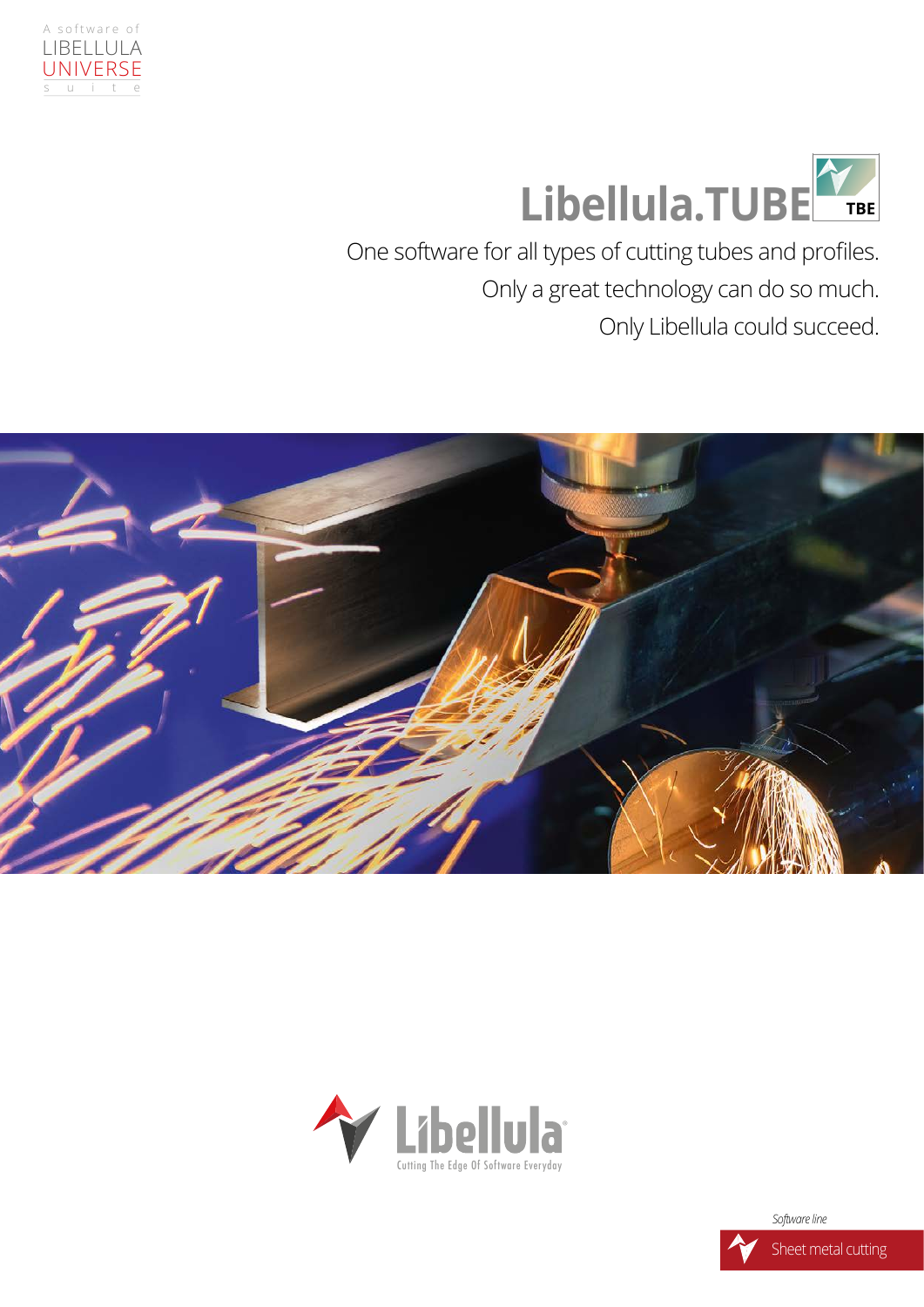

## **Libellula.TUBE makes programming incredibly easy and fast of each cutting machine for tubes and profles**

The result of intense technological research and one of the leading software of Libellula Universe s, Libellula.TUBE is a next-generation software that allows the programming of all the cutting machines tubes and profles with a rotary axis, whether 4 or 6 axes.

Libellula.TUBE imports 3D models (IGES and STEP) created with third-party CAD systems and manages all the steps necessary to machine programming, from the creation of the tube to the confguration of the cutting options, manual or automatic, from model creation to the generation of CN code exploiting cutting planes and tools of any shape.



Parametric design environment Technology and simulation 3D Postprocessor generation





## **Parametric tube design: everything in just a few steps, with maximum customization**

- $\gamma$  Parametric tube design: everything in just a few steps, with maximum flexibility
- $\gamma$  Possibility of creating templates on the basis of sections loaded from DXF file
- $\gamma$  Real-time design of the model with immediate display of the geometric changes of the whole piece or a particular attribute
- $\gamma$  With each change, the shaft of the design will populate the levels of all tools used; the history thus created will also change the tools and parameters in a fast and functional way. The tools used for the creation of the model will be parametric and of any possible shape, enabling you to create totally customizable tubes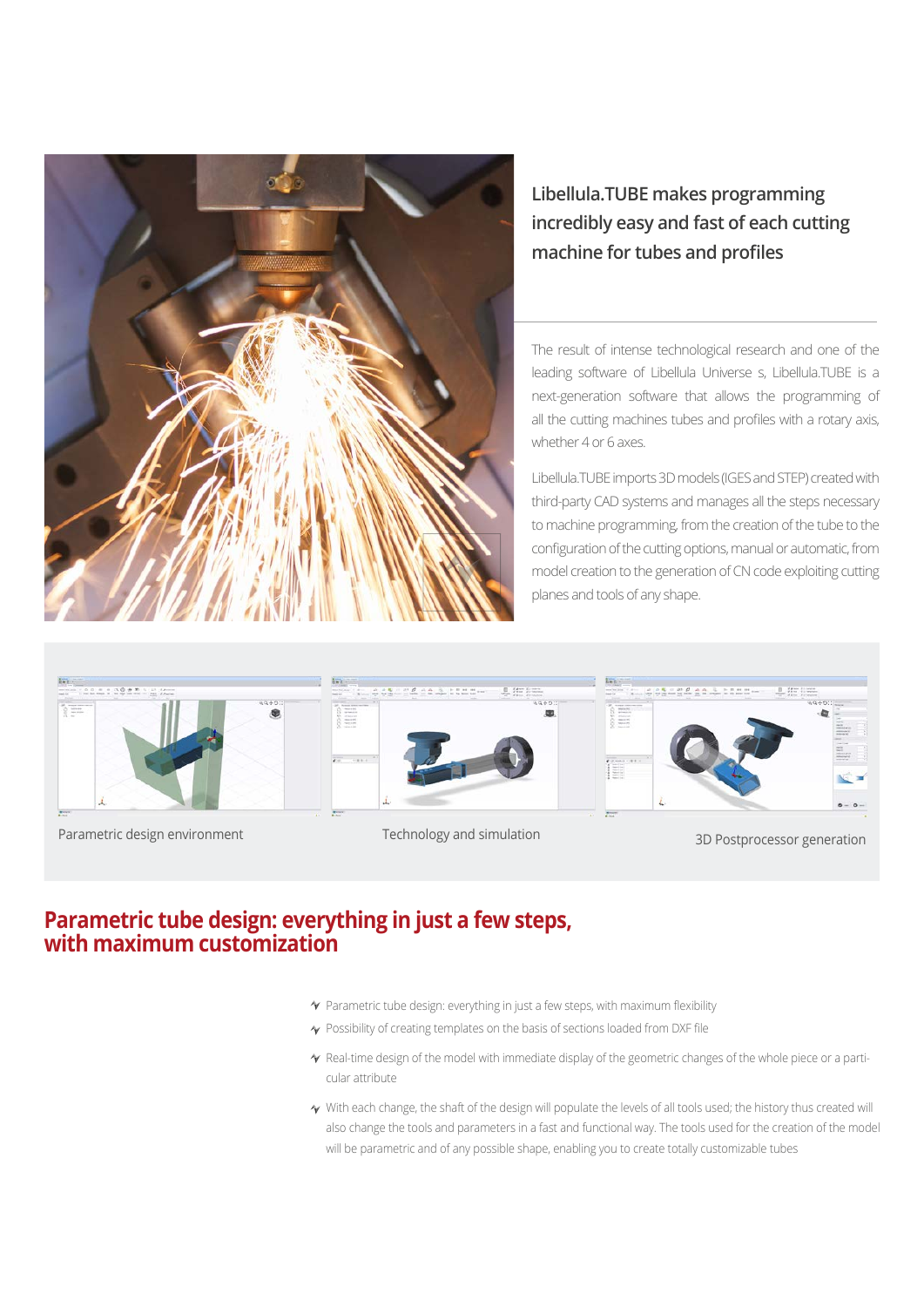

## **3D simulation and automatically PPR creation**

Libellula.TUBE enables the creation of 3D cutting pattern starting from the particular desired, in addition to its simulation in the machine and to the generation of the post-processor in a fully automatic manner.

## **Technical features:**

- Collision management between the head of the machine tool and the tube  $\mathcal{A}_{\mathbf{a} \mathbf{f}}$
- Head position control outside the machine working feld  $\mathbf{\hat{v}}$
- Automatic calculation of the lead-in and cuts paths  $\sim$
- Dynamic management of the speed  $\gamma$
- $\mathbf{\hat{v}}$  Automatic nesting
- $\sim$ Lists work setting
- 3D simulation  $\sim$
- Dynamic display postprocessor  $\sim$